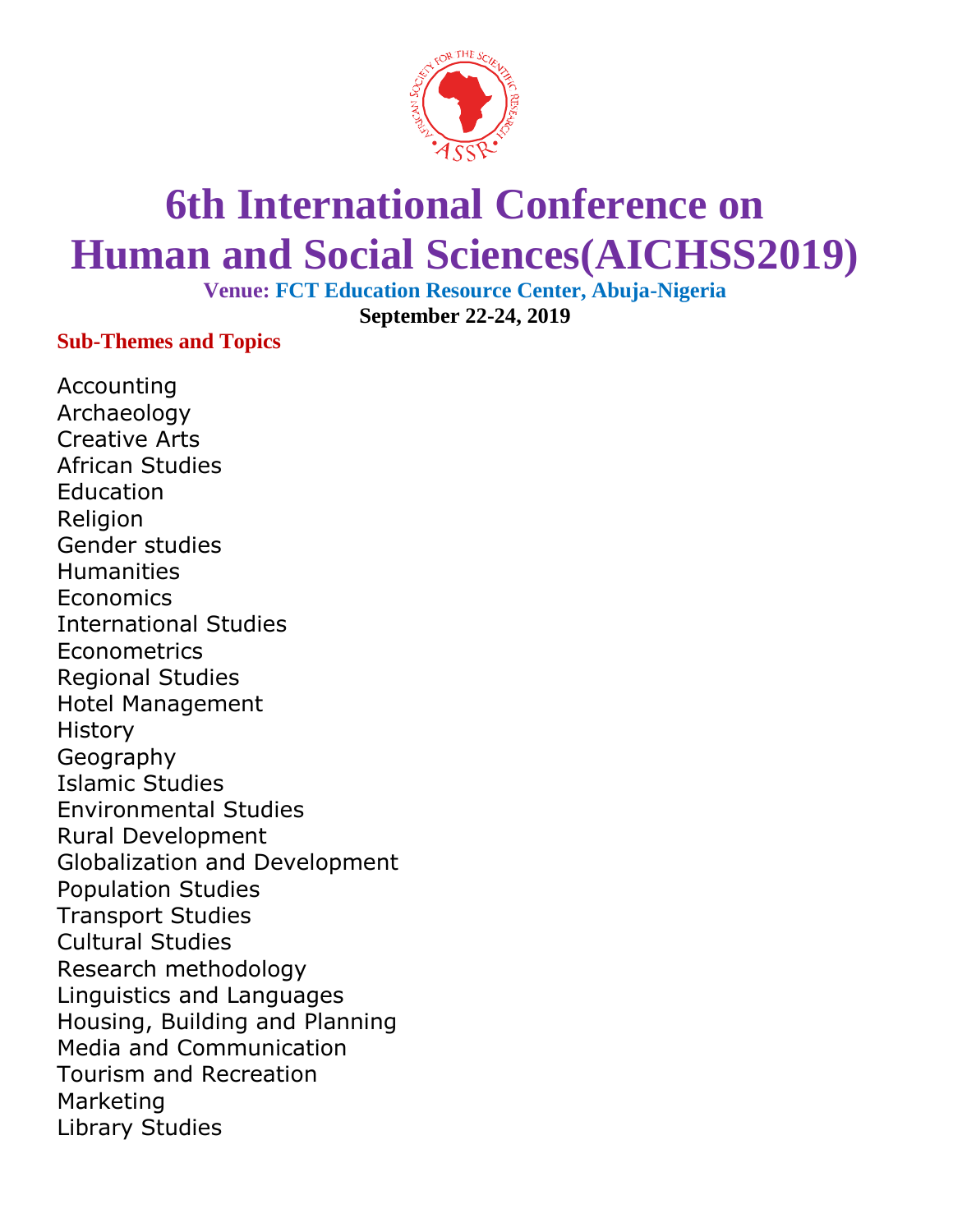Law and Human Rights Management Sociology and Anthropology Organizational Behavior Finance and Banking Insurance and Risks Information Technology International Affairs Applied sciences Entrepreneurship Social Sciences Political Science Administration and Public Policy Women's studies Behavioral Sciences Cognitive Sciences Security Studies Health Sciences Urban Development Social Work **Technology** Estate Management Criminology **Migration** Leadership **Sexuality** Peace and Conflict Studies Adult Education Purchasing and Supply Project Management Water and Sanitation Oil and Gas War and Terrorism

## **Guidelines for Authors**

The Full Text papers in MS Words should be submitted by one of the authors of the paper through email attachment. All manuscripts are subject to peer-review and are expected to meet the scientific criteria of significance and academic excellence. Submissions will be considered by two members of the scientific committee.All manuscripts should include the following information:Paper title,Full author names,Full institutional mailing addresses and E-mail addresses. The manuscript should contain an abstract with five keywords. The abstract should be self-contained and citation-free and should not exceed 150 words.One of the authors of the